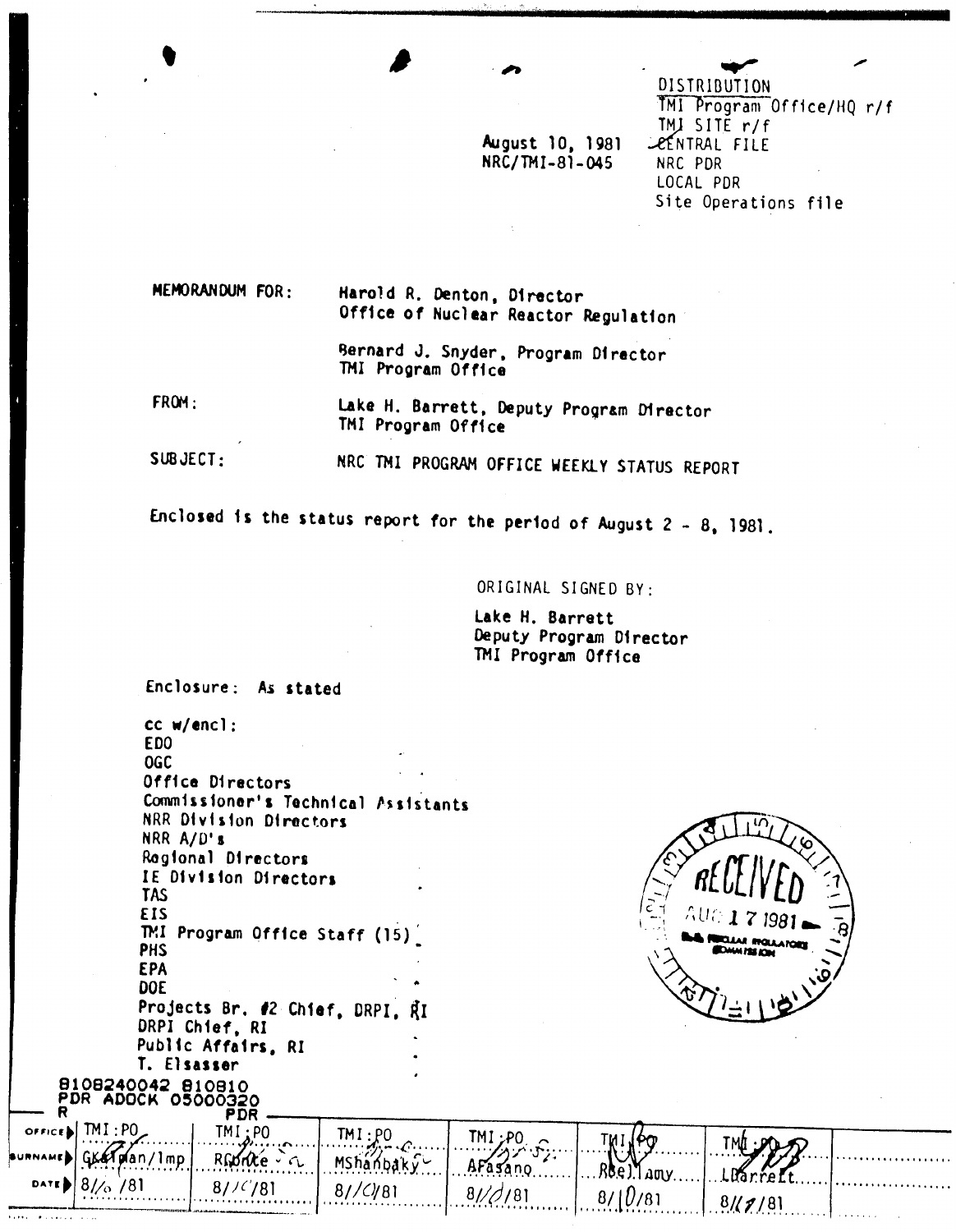RRC TMI FROGRAM OFFICE WEEKLY STATUS REPORT

Week of August  $2 - E$ , 1931

## Plant Status

Core Cooling Mode: Heat transfer from the reactor coolant system (RCS) loops to Reactor Building ambient.

Available Core Cooling Modes: Decay heat removal systems. Long term cooling "B" (once through steam generator-B)

RCS Pressure Control Mode: Standby Pressure Control (SPC) System.

Backup Pressure Control Modes: Mini Decay Heat Removal (MOHR) System. Decay Heat Removal (DHR) System.

Major Parameters (as of 0500. August 7. 1981) (approximate values) Average Incore Thennocouples: 119°F Maximum Incore Thermocouple: 142°F

RCS loop Temperatures:

| Hot Leg      | 118°F                           | 121°F                  |
|--------------|---------------------------------|------------------------|
| Cold Leg (1) | $73^{\circ}F$<br>$75^{\circ}$ F | 75°F<br>$75^{\circ}$ F |

RCS Pressure: 93 psig

Reactor Building: Temperature: *740F* Water level: Elevation 290.9 ft. (8.4 ft. from floor) via penetration 401 manometer Pressure:  $-0.2$  psig Concentration:  $2.3 \times 10^{-5}$  uCi/ml Kr-85 (Sample taKen 7/30/81)

## Effluent and Environmental (Radiological) Information

1. liquid effluents from the TMI site released to the Susquehanna River after processing, were made within the regulatory limits and in accordance with NRC requirements and City of Lancaster Agreement da ted February 27. 1980.

During the period July 31, 1981, through August 6, 1981, the effluents contained no detectable radioactivity at the discharge point although individual effluent sources which originated within Unit 2 contained minute amounts of radioactivity. Calculations indicate that less than 1 millionth (0.000001) of a curie of Cs-137 was discharged. This represents less than 0.00001% of the permissable total liquid activity as specified in Technical Specifications for operational commercial reactors.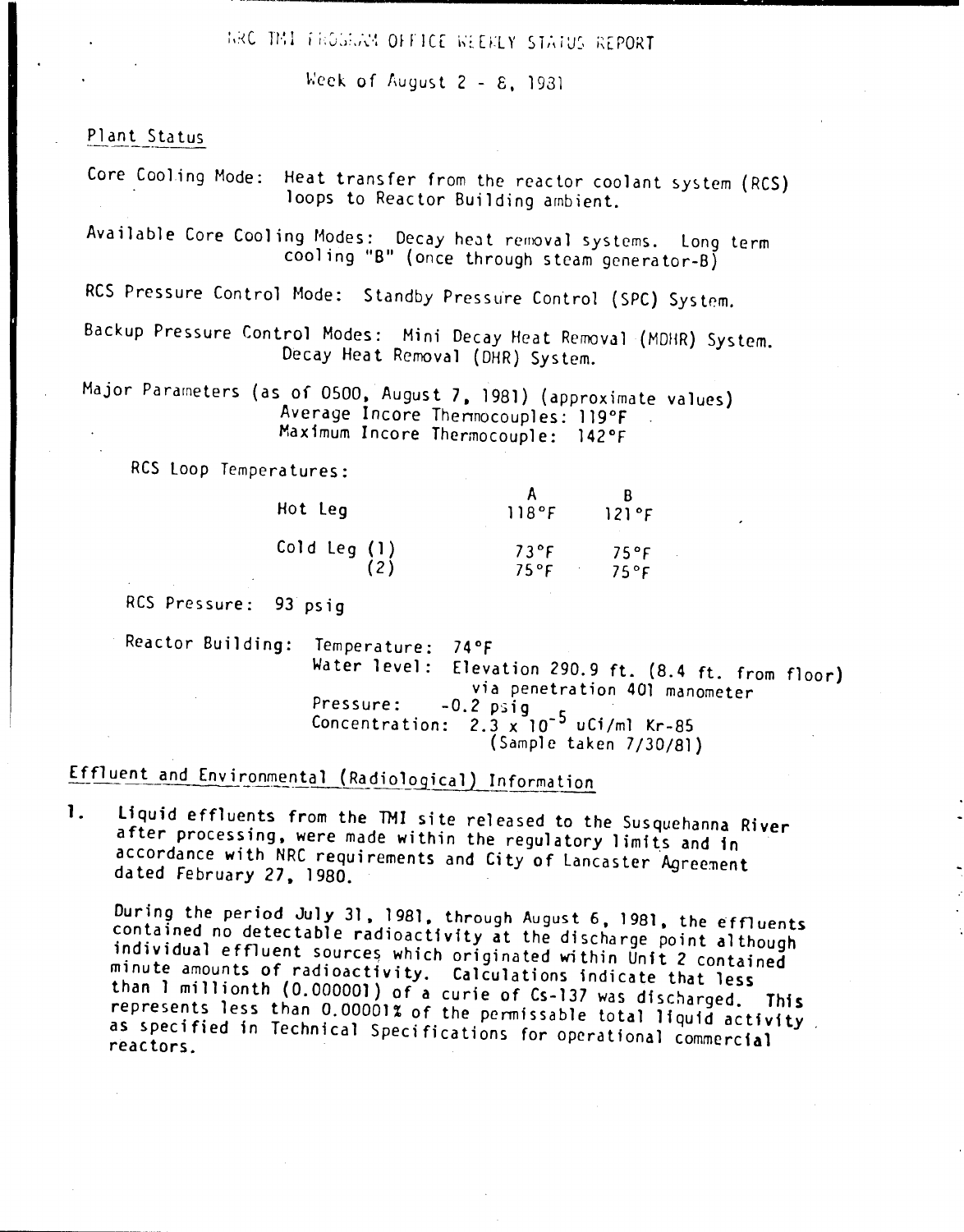2. Airborne effluents from the TMI site released to the environment. after processing, were made within the regulatory limits and in accordance with NRC requirements.

During the reporting period June 1-30, 1981, the licensee reported the following gaseous releases:

| Noble Gases  | 58.7       |
|--------------|------------|
| Particulates | 0.00000237 |
| Tritium      | 3.8        |

Curi es

The above releases represent a small fraction of the allowable regulatory limits. The noble gas (Kr-85) release for the month of June, although well within 1 imits and insigni fitant for environmental considerations. was higher than anticipated. A portion of the release can be attributed to Reactor Building purges, and the licensee is currently examining the potential origin of the remainder. Preliminary indications are that the increase may be the result of Summer time temperatures affecting the lower sensitivity levels of the effluent monitors. Airborne effluent information will continue to be provided on a monthly basis.

- 3. Environmental Protection Agency (EPA) Environmental Data. The EPA announced on July 6, 1981 that, due to a new shipping procedure for Kr-85 samples to the laboratory, the results for the Kr-85 environmental monitoring stations around TM1 will not always be available on a weekly basis. The NRC will report these results as they become available.
	- No radiation above normally occurring background levels was  $-$ detected in any of the samples collected from the EPA's air and gamma rate networks during the period from July 30. 1981. through August  $6.1981.$
- 4. NRC Environmental Data. Results from NRC monitoring of the environment around the TMI site were as follows:

|  |                                    |  |  | The following are the NRC air sample analytical results for |  |
|--|------------------------------------|--|--|-------------------------------------------------------------|--|
|  | the onsite continuous air sampler: |  |  |                                                             |  |

| Sample   | Period                         | $I-131$ $Cs-137$<br>$(uCl/cc)$ $(uCl/cc)$ |  |
|----------|--------------------------------|-------------------------------------------|--|
| $HP-279$ | July 30, 1981 - August 5, 1981 | $<$ 10.0 E-14 <10.0 E-14                  |  |

-2-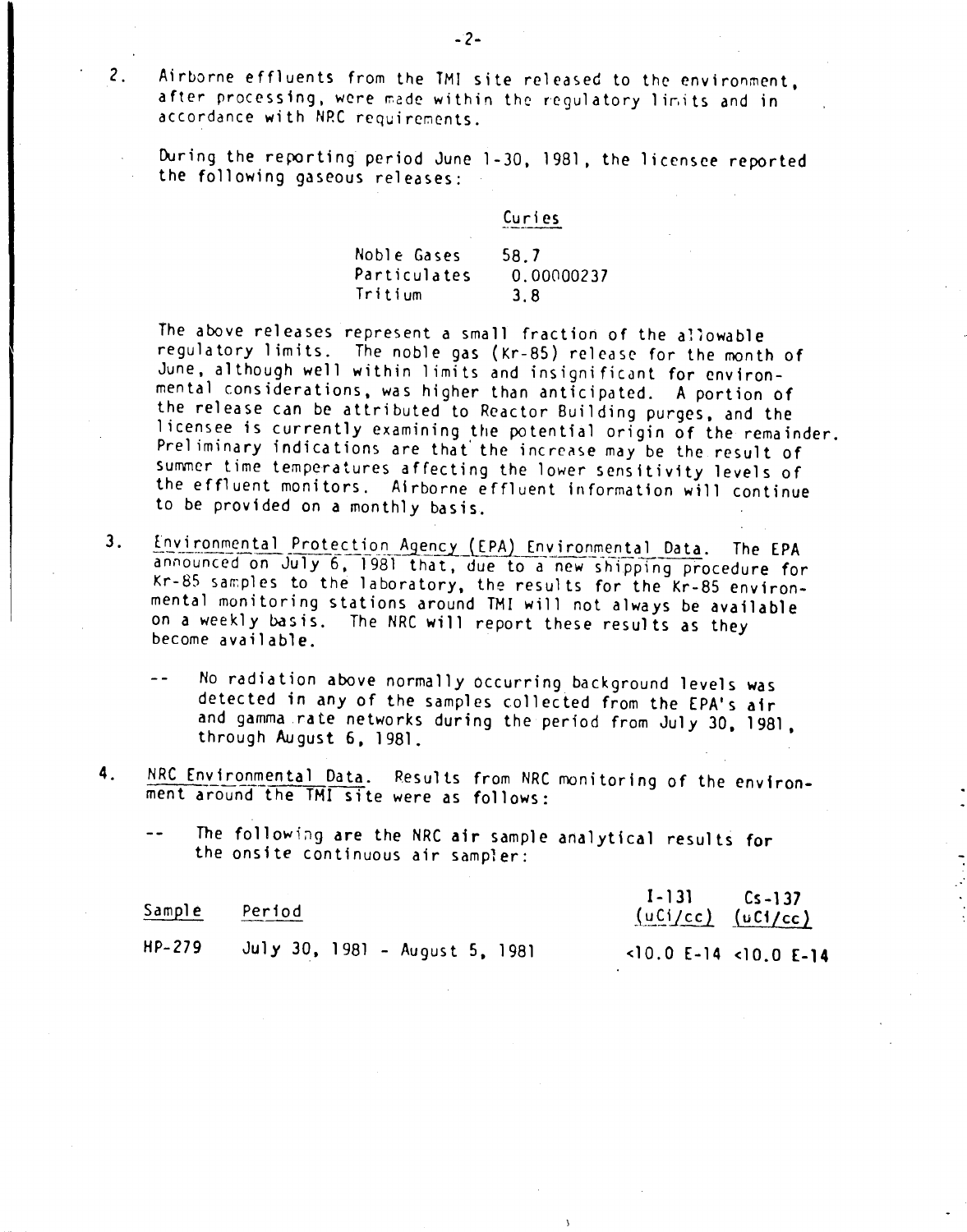#### Licensee Radioactive Material and Radwaste Shipments. 5.

- $\overline{a}$ On Monday. August 3. 1981. a 40 ml Unit 2 reactor coolant sample was sent to Babcock and Wilcox (B&W), Lynchburg, Virginia.
- On Tuesday, August 4, 1981, one 6' x 6' EPICOR-I dewatered  $-$ resin liner (liner P-16) from Unit 1 was shipped to Chem-Nuclear Systems Incorporated. Barnwell. South Carol ina.
- On Friday, August 7,1981. two Hittman steel liners containing Unit 1 sol idified evaporator bottoms were Shipped to U.S. Ecology, Richland. Washington.

### Major Activities

1. Submerged Demineralizer System (SDS). Processing of the third batch Tdpproximately5"O.OOO gallons) of Reactor Coolant Bleed Tank (RCBT) water continued. As of 7:00 a.m., August 7, 1981, approximately 34.000 gallons had been processed. Preliminary results indicated that the loading on the first zeolite ion-exchange *vessel* as of August 7, 1981 is 740 curies of Cs-137 and 360 curies of Sr-90. This loading represents greater than 39% removal of these radio: active materials from the process stream.

The licensee completed processing the third batch on August 9. 1981. Prior to staging and processing reactor building sump water the licensee plans an outage period to incorporate minor system modifications. Staging and processing of reactor building sump water is expected to start the first part of September 1981.

2. TMI Occupational Exposures. Attachment 1 shows the data for Units 1 and 2 for 1979 - 1981. The higher exposures for both units in 1979 relative to 1980 reflect both reactors being operational early in 1979, the higher *level* of worker activity immediately after the March 28, 1979 accident, and the effects of radioactive decay and subsequent dose reduction.

Attachment 2 provides a comparison of PWR average exposures for the years 1979 and 1980. The two basic conclusions are (1) TMI occupation doses during 1979 (accident year) are comparable to those of other PWR sites, and (2) the difference in occupational exposure between TMI-2 and TMI-l is not significant.

Attachments 3A, 36. and 3C present a breakdown of occupational exposure for the TMI station. These data indicate the number of personnel monitored *for* each indicated time period, and number of personnel in each exposure range. As an example, attachment 3A indicates that in 1979, 10,824 people were monitored at the TMI station, with no measured exposure for 6,869, and 249 received between 0.5 to 0.75 Rern exposure (for instance). The total occupational exposure for the station was *1508* Rem in 1979. The 1979 exposure data directly related to the accident were evaluated in great depth by the USNRC Special Inquiry Group, with the evaluation published tn "Three Mile Island, A Report to the Commissioners and to the Public", by M. Rogovin, Director (Attachments 4A, 46, and 4C).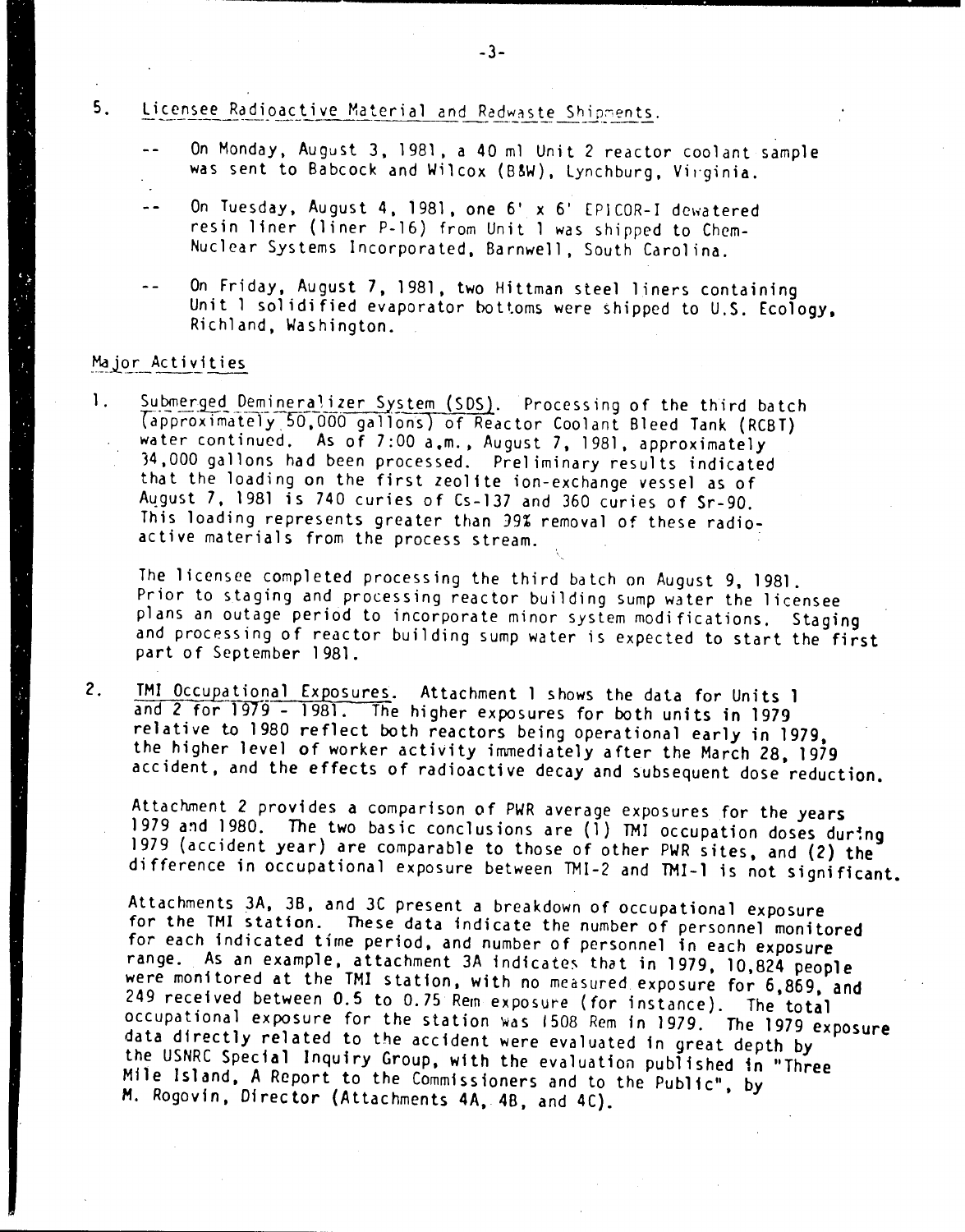## Meeting Attended

On Thursday, August 6, 1981, Lake Barrett met with a delegation of area mothers to discuss various issues related to TMI. Topics discussed included the safety of transportation of radioactive materials, NRC's investigation of Unit 1 operator licensee examination cheating, and Unit 2 funding.

## Future Meeting

On Tuesday, September 1, 1981, the Citizens Advisory Panel for the Decontamination of TMI Unit 2, will meet from 7:00 p.m. to 10:00 p.m. at the Holiday Inn, 23 South Second Street in Harrisburg, to discuss current activities at TMI. This meeting will be open for public observation.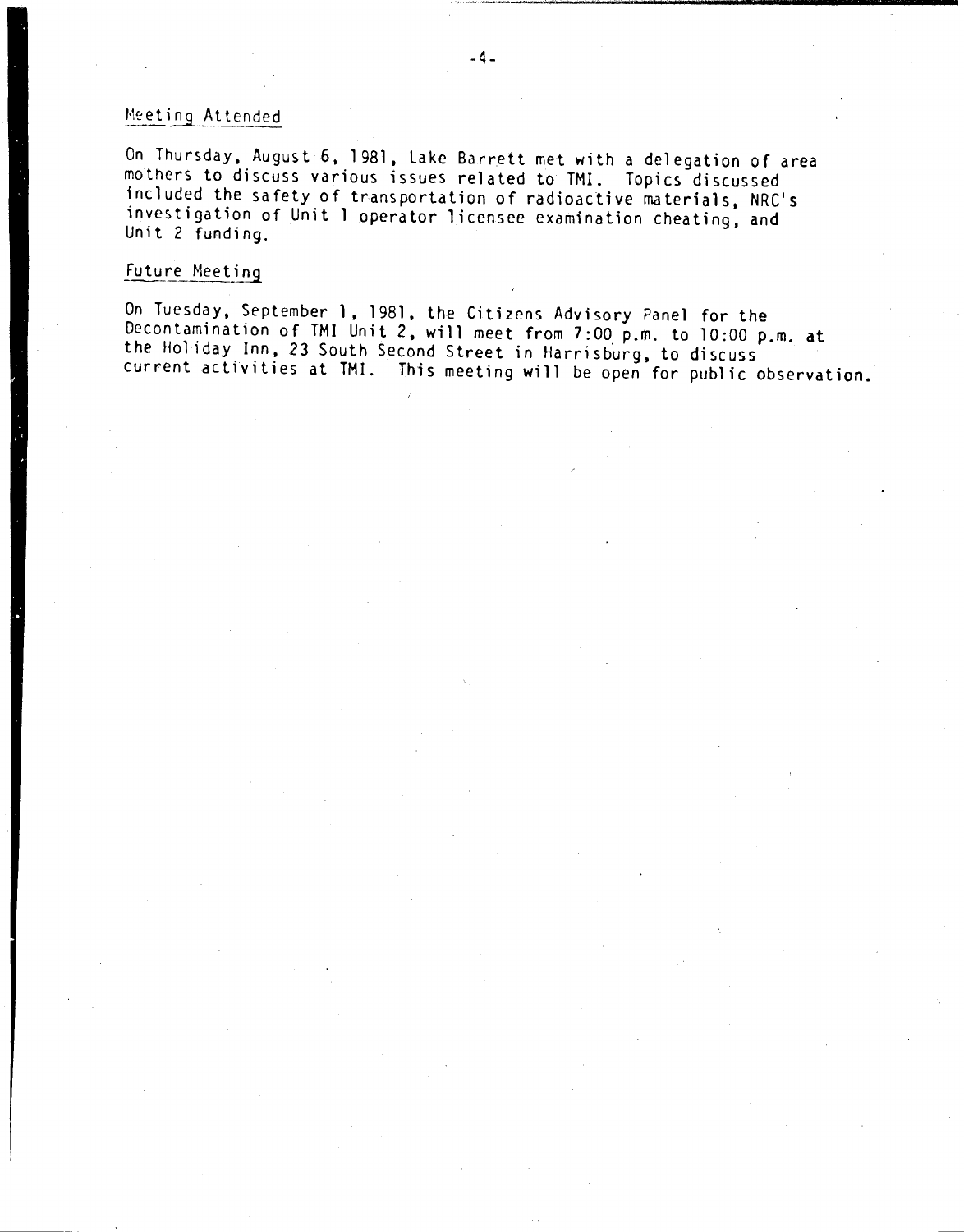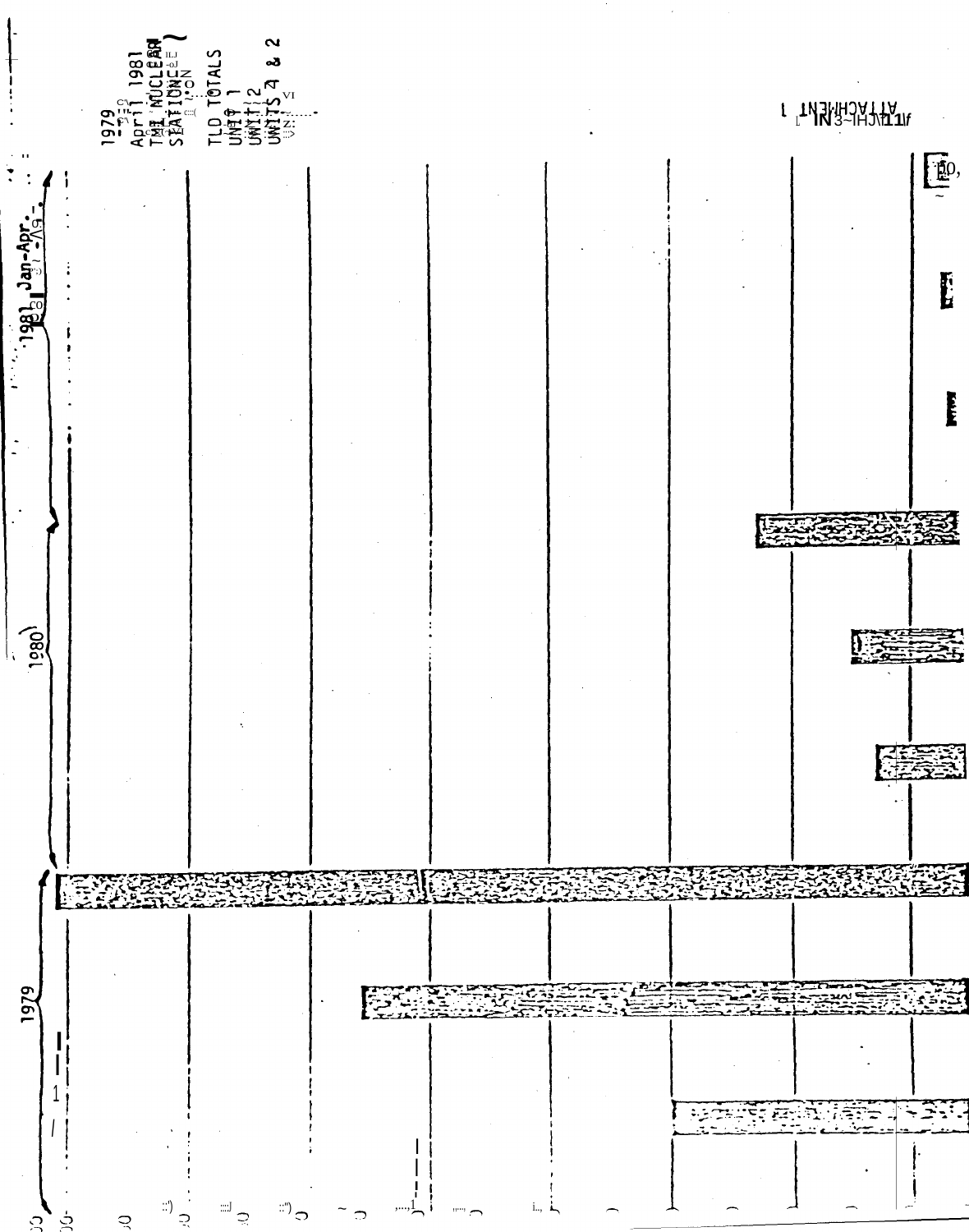| PERSON-RENEWIN NO<br>$\tilde{\mathfrak{c}}$                        |                      |
|--------------------------------------------------------------------|----------------------|
| tη                                                                 |                      |
| $\mathfrak{T}$                                                     |                      |
| Βt<br>$\equiv$                                                     |                      |
|                                                                    |                      |
|                                                                    |                      |
| DAVIS BES<br>EALYIOUN                                              | ∑<br>ए               |
|                                                                    | بر<br>ا              |
| $  \vec{p} \vec{1} \vec{Y} \vec{Y}  $                              |                      |
| <u>athre</u><br><b>HAINE</b><br>忆                                  |                      |
| <b>LESTIONE</b>                                                    | <b>SURFAS</b>        |
| ኯ፟፟፟፟፟፟፟፟ኯጜ፞፝ፗሇ፟<br>$\pm$ A<br>38 E                                |                      |
| P<br>$+201N$                                                       | $\tilde{\vec{\Xi}}'$ |
|                                                                    |                      |
| Į<br>$\vec{B}$<br>ਤਿਨੋਸ਼ੋ                                          | 1979-1980            |
| E<br>SALEM                                                         | 48 TS29.<br>48 TS29. |
| π.                                                                 |                      |
| Έ<br>$\bar{z}$                                                     |                      |
| $\mathbf{A}$<br>Potf                                               |                      |
| $\vdots$<br>جن<br>'አ<br>44.2<br>ō                                  |                      |
| $\mathbf{N}$<br>∙.                                                 |                      |
| $\mathbf{H}$<br>۰.                                                 |                      |
| $\overline{3}$                                                     |                      |
| $\overline{\cdot}$<br>$ \mathbb{F} $<br>$\ddot{\cdot}$<br>$\cdot:$ |                      |

 $\sim$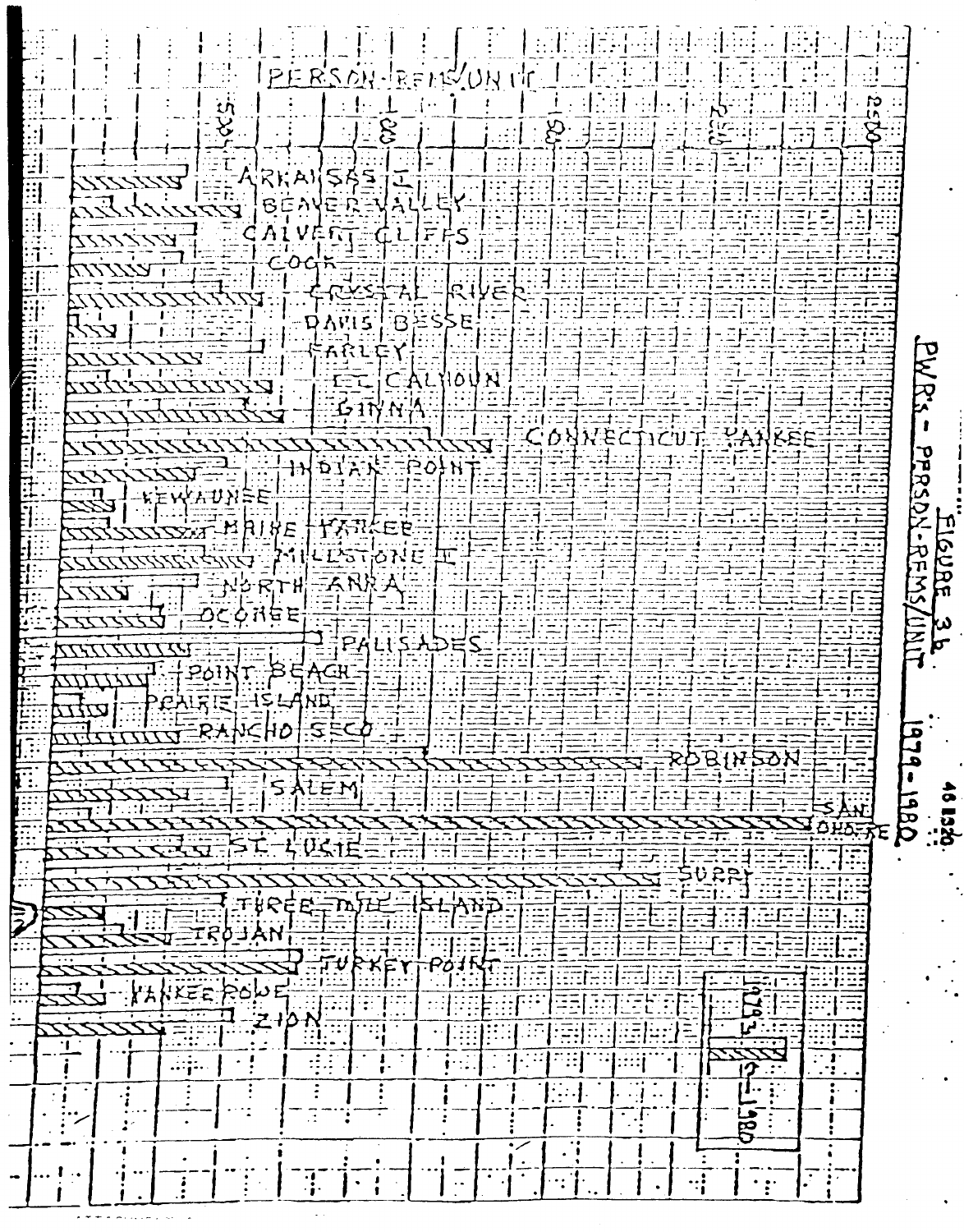| Report period                 | $1/01/79 - 12/31/79$ |
|-------------------------------|----------------------|
| Personnel monitored           | 10,824               |
| No measurable<br>exposure     | 6,869                |
| Rem<br>Exposure less than 0.1 | 2,053                |
| $0.1$ to $0.25$               | 715                  |
| $0.25$ to $0.5$               | 521                  |
| $0.5$ to $0.75$               | 249                  |
| $0.75$ to $1.0$               | 153                  |
| 1.0 to $2.0$                  | 222                  |
| $2.0$ to $3.0$                | 31                   |
| $3.0$ to $4.0$                | 6                    |
| $4.0$ to 5.0                  | 5.                   |
| Greater than 5.0              | $\mathbf{0}$         |

1979 SUNNARY LEPORT THI STATION-UNITS I & II<br>CURRENT OCCUPATIONAL EXTERNAL RADIATION EXPOSURE

Yearly total for  $\sqrt{\frac{1}{15}}$  I & II

1508 REM

## ATTACHMENT 2A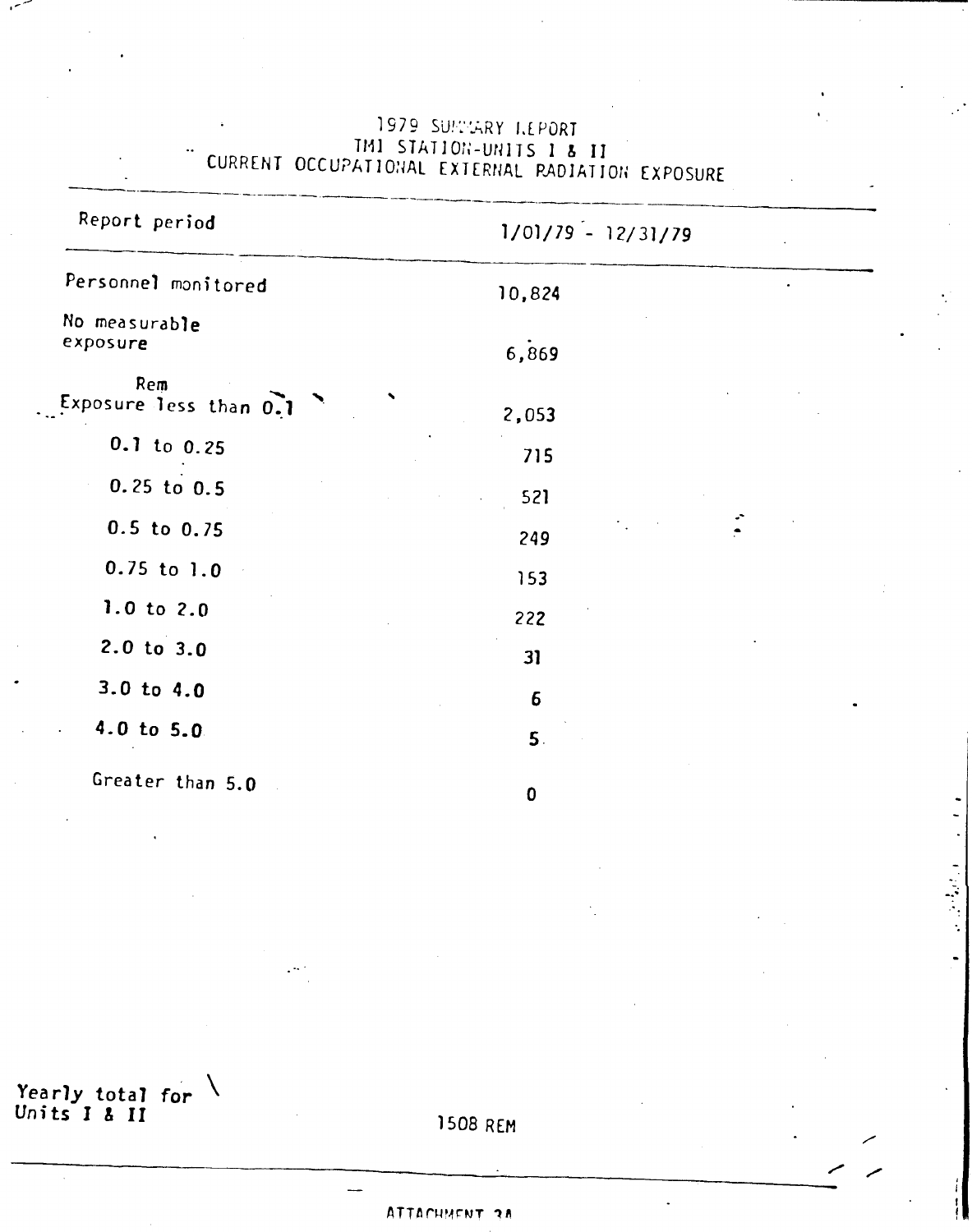| Report period                     | 01/01/80-12/31/80            |  |           |  |
|-----------------------------------|------------------------------|--|-----------|--|
| Personnel monitored               | 10,761                       |  |           |  |
| No measurable<br>exposure         | 8,433                        |  |           |  |
| $R$ esn<br>Exposure less than 0.1 | $\cdot i, 356$<br>$\sqrt{2}$ |  |           |  |
| $.0.1$ to $0.25$                  | 539                          |  |           |  |
| $0.25$ to $0.5$                   | 304                          |  |           |  |
| 0.5 to 0.75                       | 62                           |  | $\bullet$ |  |
| $0.75$ to $1.0$                   | 35                           |  |           |  |
| $7.0 \text{ to } 2.0$             | 31                           |  |           |  |
| $2.0 \text{ to } 3.0$             | ı                            |  |           |  |
| $3.0 \text{ to } 4.0$             |                              |  |           |  |
| Greater than 3.0                  | $\mathbf 0$                  |  |           |  |

## SUMMARY REPORT THI STATION-UNITS I & II<br>CURRENT OCC PATIONAL EXTERNAL RADIATION EXPOSURE

Yearly total for<br>Units 1 & 2 360

 $\frac{1}{2}$ 

ATTACHMENT 3B

医皮质的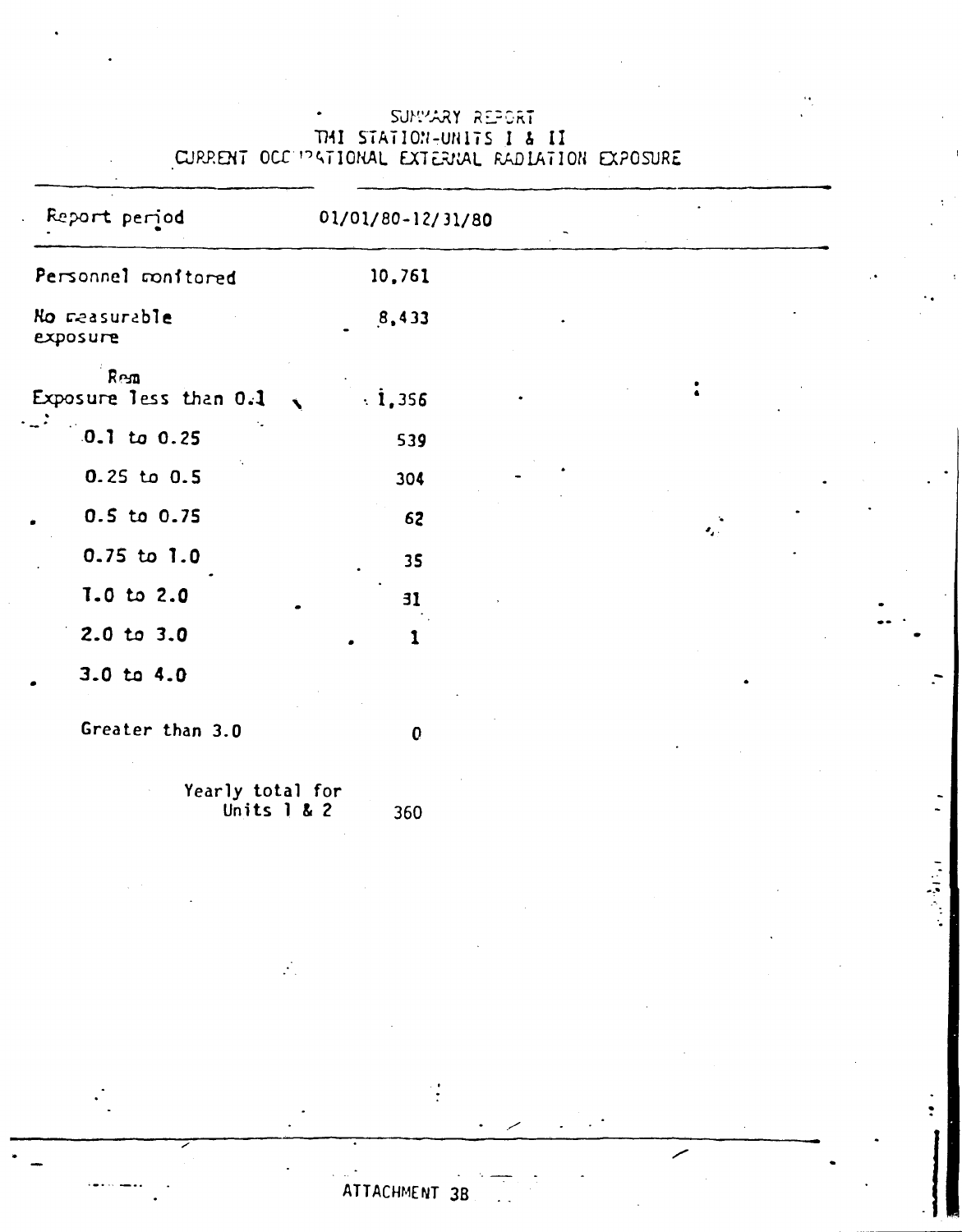# SULTARY REPORT n~l ~l,c"l)O~;-ll~;llS 1 ~ 1l CURRENT OCCUPATIONAL EXTERNAL RADIATION EXPOSURE

| Report period                 | 01/01/81-04/30/81 |                            |
|-------------------------------|-------------------|----------------------------|
| Personnel monitored           | 3920              |                            |
| No measurable<br>exposure     | 2717              |                            |
| Rem<br>Exposure less than 0.1 | 974               |                            |
| $\therefore$ 0.1 to 0.25      | 163               |                            |
| $0.25$ to $0.5$               | 38                |                            |
| $0.5$ to $0.75$               | 22                | $\mathcal{L}_{\mathbf{F}}$ |
| $0.75$ to $1.0$               | 6                 |                            |
| Greater than 1.0              | 0                 |                            |

.'

'.

**Plant total this period 92**

 $\mathbb{R}^2$ 

-----:----------------------------------------\_.::-: .".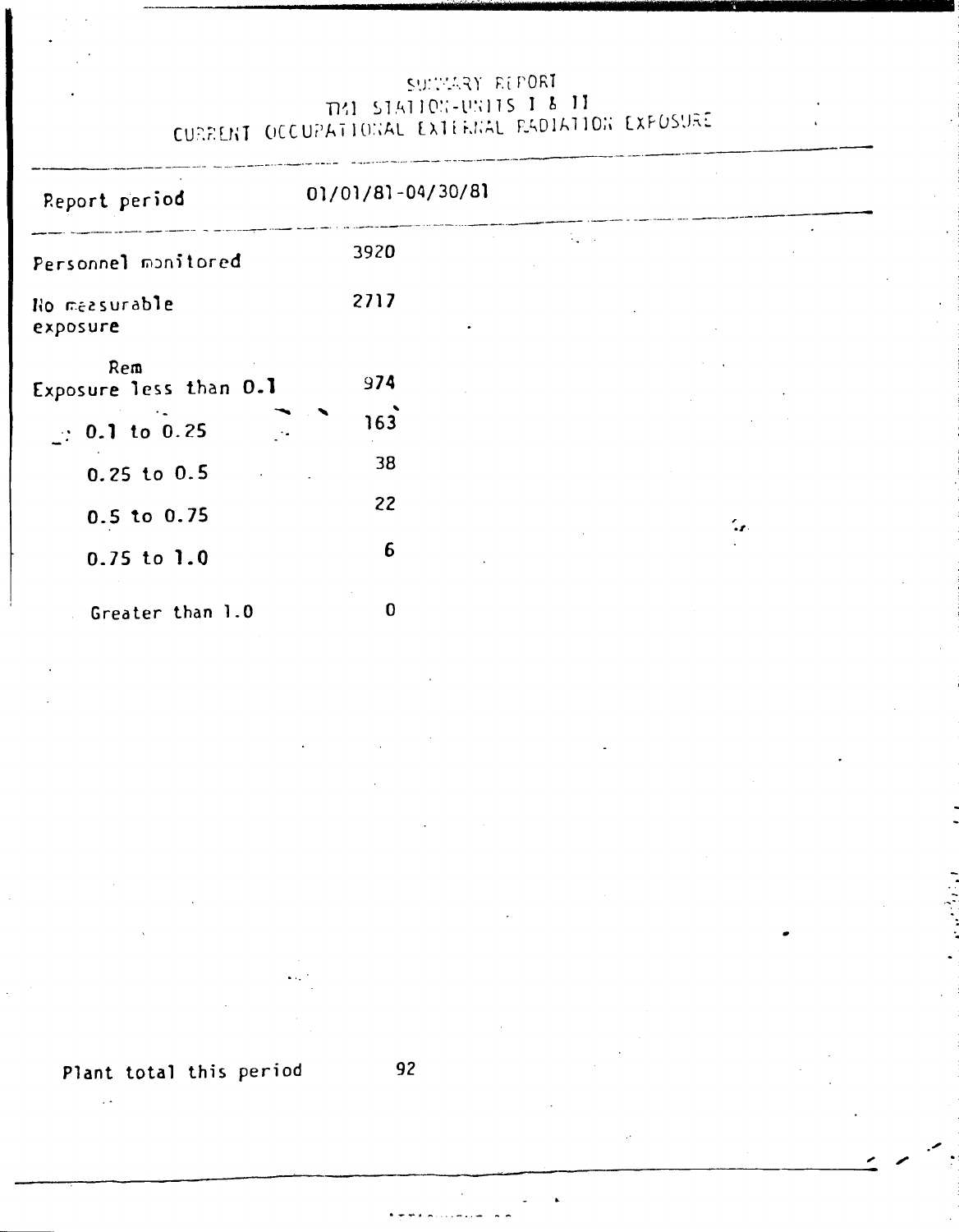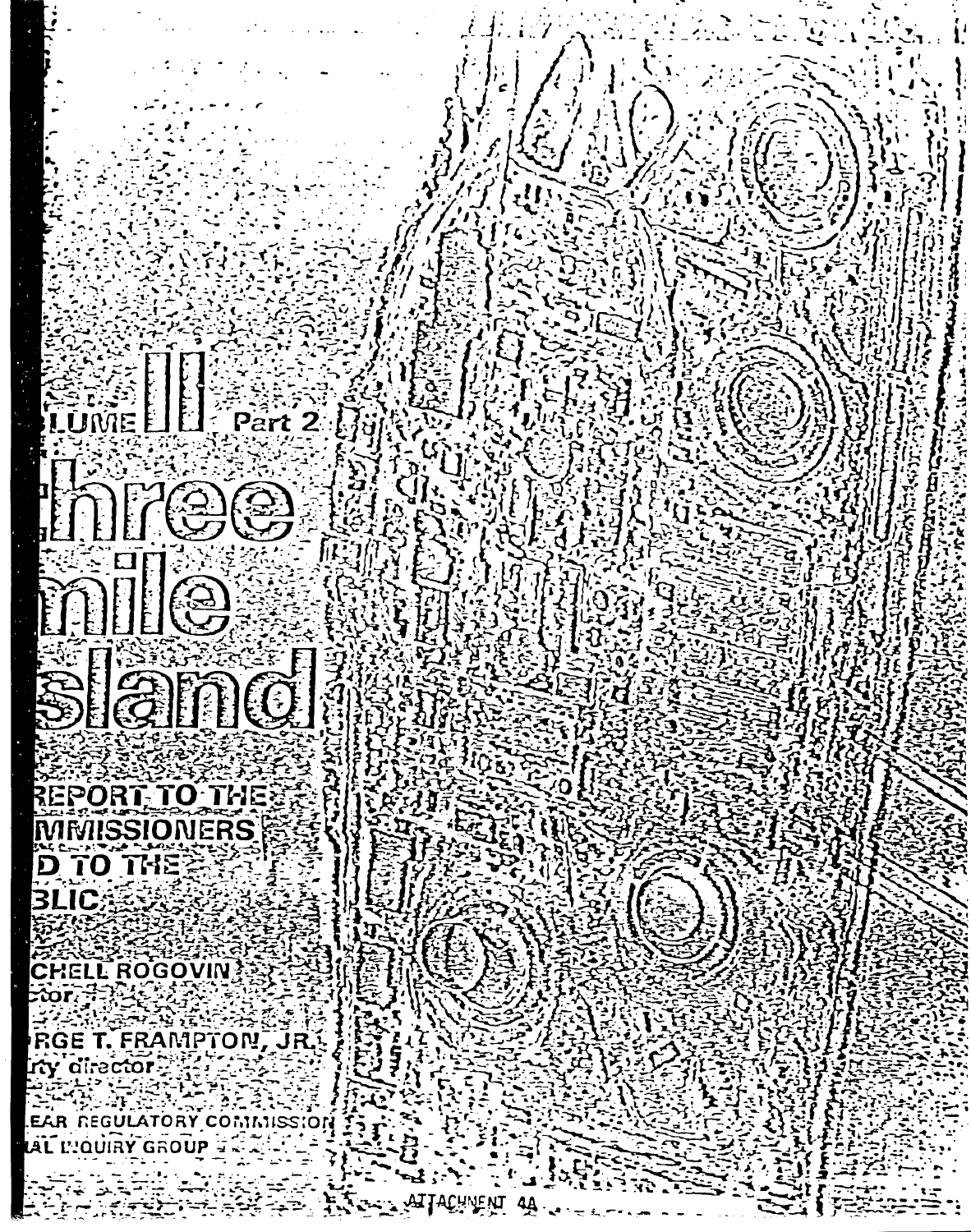not have any discernible effect. The Ad Hoc Group reached similar conclusions.<sup>170</sup>

### e. Occupational Exposure

Met Ed reported three accident-related wholebody exposures in excess of the NRC quarterly limit of 3 rem. These doses were 3.9, 4.1, and 4.2 rem. In addition, two workers received overexposures to their hands. These doses have been calculated by the NRC at about 50 rem to skin of the forearm of one worker and about 150 rem to the fingers of the other<sup>171</sup>. The worker who received 150 rem to his fingers is the same individual who received a whole-body exposure of 4.2 rem. (On August 27, 1979, six workers received overexposures to the skin and extremities. The doses, as measured by TLDs, were up to 50 rads to the skin and between 40 and 150 rads to the extremities.)<sup>172</sup>

The potential for severe, additional overexposures existed during the first few days of the accident. Extremely high radiation fields, in excess of 1000 R/h, existed in the auxiliary building.<sup>173</sup> Moreover, unauthorized entries to the building were made in violation of station health physics procedures. Although a person could have been severely overexposed, there is no evidence that anyone was.

The total estimated occupational collective dose through June 30 was about 1000 person-rem<sup>174</sup> Table I-25 shows the number of individuals monifored and the collective occupational doses received for the period March through September 1979.

Table II-26 shows the number of individuals who received whole-body doses in excess of 100 mrem during the period from March through September 1979. The data in this table were extracted from Met Ed's TLD personnel dosimetry report.

The collective dose received by the 1596 individuals receiving doses in excess of 100 mrem is approximately 800 person-rem. These data show that no individual has received a dose in excess of the allowable annual limit of 5000 mrem.<sup>172</sup> The average dose received by these 1596 individuals was 10% of that limit.

Table B-27 contains the dose accumulation rate for the seven individuals receiving more than 3000 mrem during that 7-month period. The table shows that most of the relatively high individual exposure occurred during the first month after the accident.

The collective occupational dose is smaller than that received by the surrounding population, although it will continue to rise during recovery Operations. Moreover, the Health Physics and Do-

simetry Task Group of the President's Commit tion. concluded, after its review of the procedures and data regarding the occupational exposures resulting from the accident, that "the available data on occupational exposure at Three Mile Island must be treated with caution. It may be incomplete.<sup>174</sup> We agree with this conclusion.

We find that the accident at TMI-2 resulted in several exposures in excess of regulatory limits to plant personnel in the first few days following the accident. We find further that the collective occupational dose and the extent of overexposure is not large in relation to the radiation fields and contamination levels encountered during the accident, although the actual collective occupational dose is not precisely known.

### f. Health Effects of Low Level Ionizing Radiation

The human health effects of ionizing radiation may be classified as: (1) acute somatic effects, (2) developmental or teratogenic effects, (3) late somatic effects, and (4) genetic effects.

Acute somatic effects involve various forms of radiation sickness occurring shortly (a few days or weeks) after whole-body doses of about 100 rad or more. Teratogenic effects involve various kinds of developmental abnormalities following irradiation in utero. Such effects have been observed in animals following doses as low as 5 rad<sup>176</sup> and in humans following doses exceeding 50 rad 177 There is no evidence associating much smaller doses of radiation to developmental effects.<sup>178,179</sup>

the radiation exposures caused by the accident resulted in individual doses considerably smaller than those associated with acute and teratogenic." effects. The most important effects of radiation on man which may be caused by low level radiation are those which may appear, or continue to appear, at long intervals of time after exposure in the individual irradiated (late somatic effects) or in his or her progeny (genetic effects). (As used in this report, "low level" or "low dose" refers to doses below individual occupational dose standards of 5000 mrem per year).

Late Somalic Effects - The most important late somatic effect of low doses of radiation is the increase of incidence of cancer. Most human studies on populations exposed to radiation (e.g., atomic bomb survivors in Hiroshima and Nagasaki, radium dial painters) indicate that radiation-induced life